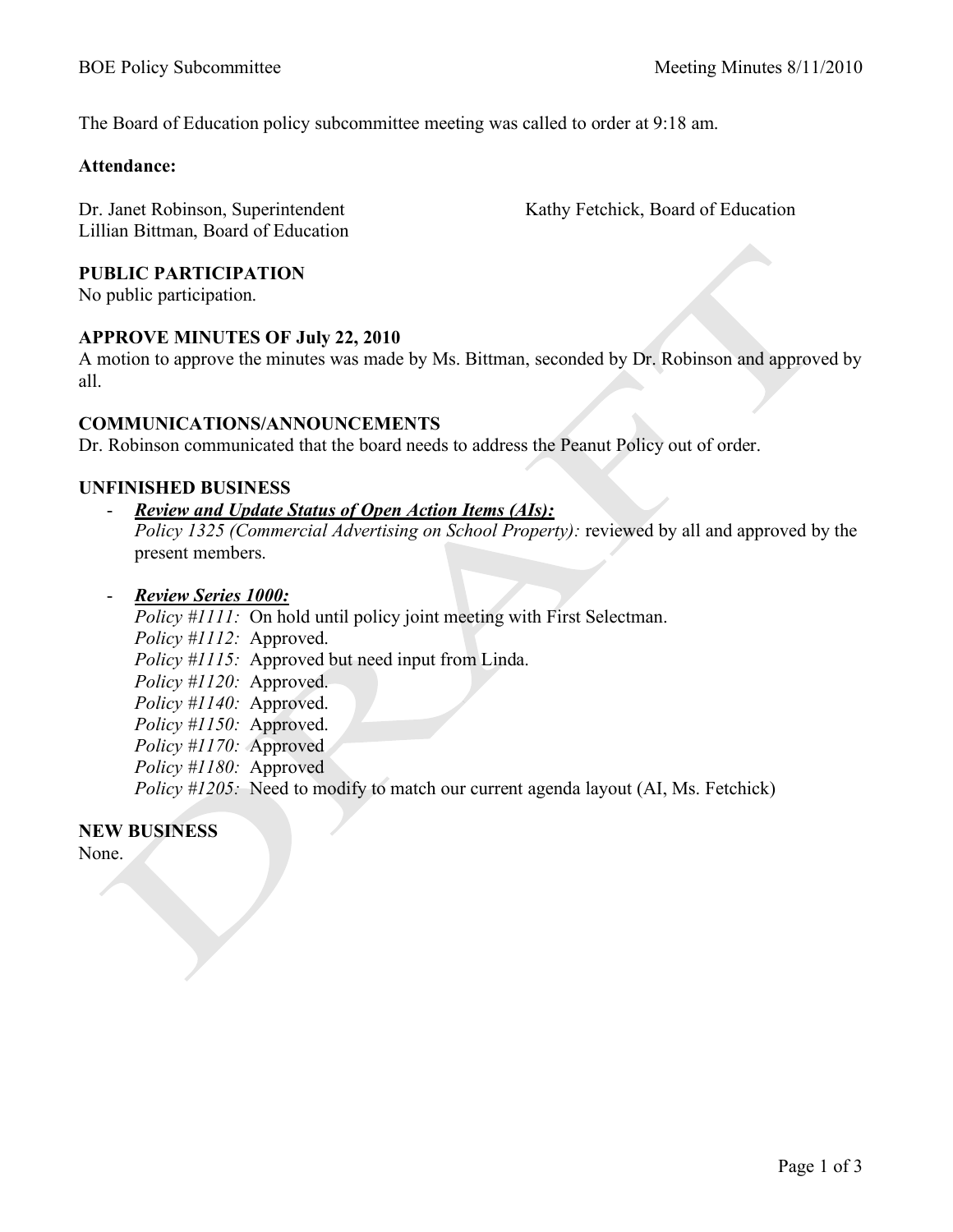# **PUBLIC PARTICIPATION**

No public participation.

A motion by Ms. Fetchick and seconded by Ms. Bittman was made to adjourn the meeting at 10:57 am.

# **Action Items:**

|                          |                                                       | Due         | Complete    |
|--------------------------|-------------------------------------------------------|-------------|-------------|
| <b>Responsible Party</b> | <b>Action</b>                                         | <b>Date</b> | <b>Date</b> |
|                          | Policy $1115$ – what is the reference to our          | <b>Next</b> |             |
| Dr. Gejda                | current policy?                                       | Meeting     |             |
|                          |                                                       | <b>Next</b> |             |
| Ms. Fetchick             | Rework policy #1205                                   | Meeting     |             |
| Ms. Fetchick             | Investigate online policy posting.                    | None        |             |
|                          |                                                       | After 1000  |             |
|                          | Contact PTAs for input on policy with                 | series      |             |
| Ms. Fetchick             | "outside organizations".                              | review      |             |
|                          |                                                       | Will Review |             |
|                          | Review "Out of Sequence" policies:                    | with 1000   |             |
| Subcommittee             | 9-202, 9-204, 7-600, 7-601, 7-602, 7-603              | series      |             |
|                          | Review GoogleDocs version of policy                   |             |             |
| Ms. Bittman              | 1325                                                  | 8/11/2010   | 8/11/2010   |
| Dr. Robinson             | Policy Binders for Board Members                      | None        | 7/22/2010   |
|                          | Policy 9322 - contact FOI Commission                  |             |             |
| Dr. Robinson             | about "non-meetings".                                 | 6/15/2010   | 7/22/2010   |
|                          | Call CABE about sending revised policies              |             |             |
| Ms. Fetchick             | back electronically.                                  | 7/22/2010   | 7/22/2010   |
|                          | Research adding language about non-                   |             |             |
|                          | meetings. Merged with question about                  |             |             |
| Dr. Robinson             | policy 9322.                                          | n/a         | n/a         |
|                          | Policy 9350, Contact CABE as to whether               |             |             |
| Ms. Fetchick             | this policy pertains to all hearings.                 | 6/15/2010   | 6/16/2010   |
|                          | Review new policy regarding Board                     |             |             |
|                          | members attendance of meetings via                    |             |             |
| Subcommittee             | telephone                                             | 6/15/2010   | 6/16/2010   |
|                          | Policy 9322 – contact Board attorney                  |             |             |
| Dr. Robinson             | about "non-meetings".                                 | 5/11/2010   | 5/11/2010   |
| Dr. Gejda                | Reschedule room location                              | 5/11/2010   | 5/11/2010   |
|                          | Review "Out of Sequence" policies: 8300,              |             | Policy 8300 |
| Subcommittee             | 9-202, 9-204, 7-600, 7-601, 7-602, 7-603              | 4/29/2010   | 4/29/2010   |
|                          | Policy 9321 – investigate Jan 31 ref and              |             |             |
| Ms. Fetchick             | striking last sentence from 1 <sup>st</sup> paragraph | 4/29/2010   | 4/29/2010   |
|                          | Research combining "Recording of                      |             |             |
| Ms. Fetchick             | Votes" in 9326 with 9325.4 - call CABE                | 4/29/2010   | 4/29/2010   |
|                          | Policy 9326.1 - call CABE about video                 |             |             |
| Ms. Fetchick             | taping announcement.                                  | 4/29/2010   | 4/29/2010   |